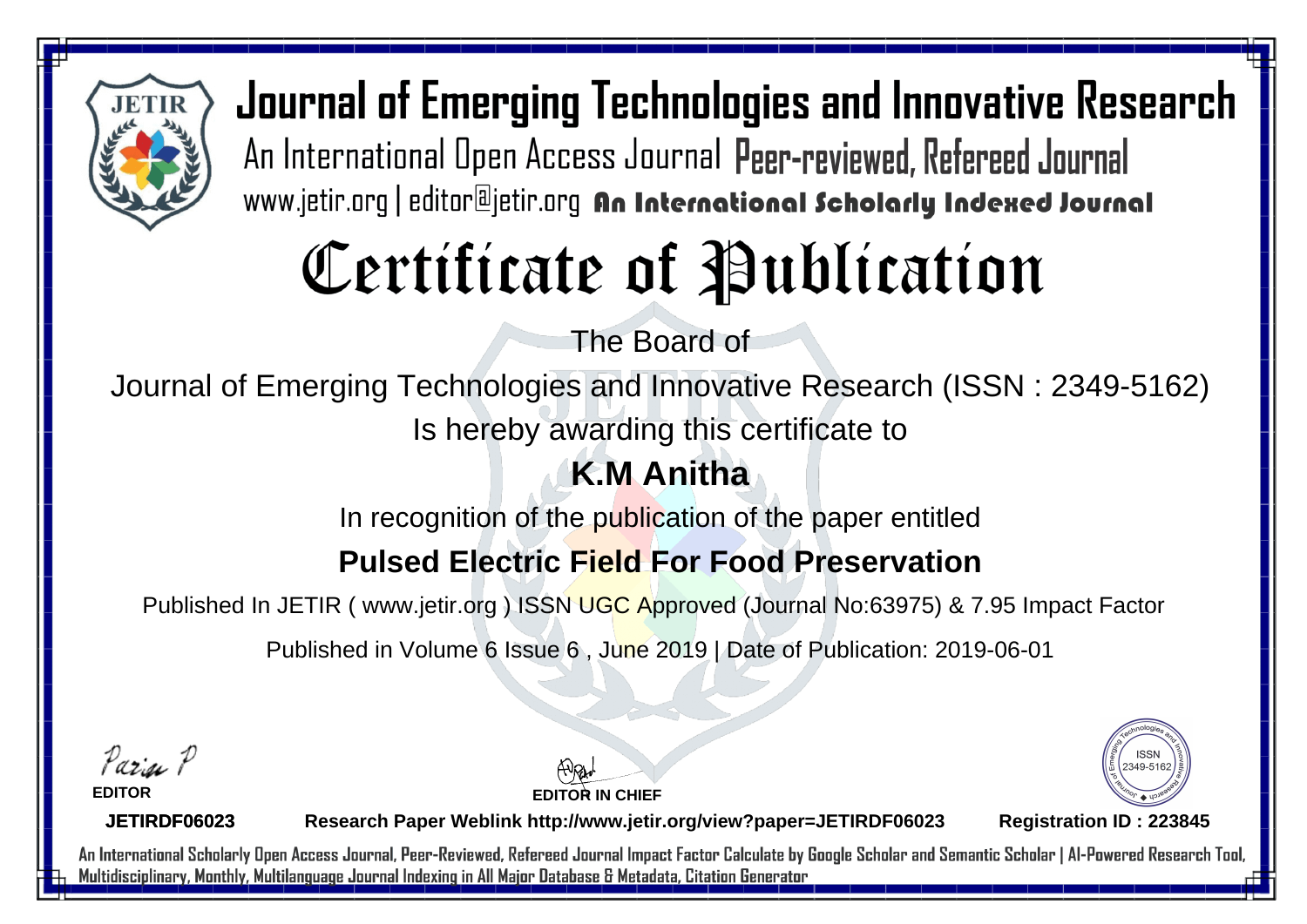

Journal of Emerging Technologies and Innovative Research An International Open Access Journal Peer-reviewed, Refereed Journal www.jetir.org | editor@jetir.org An International Scholarly Indexed Journal

# Certificate of Publication

The Board of

Journal of Emerging Technologies and Innovative Research (ISSN : 2349-5162)

Is hereby awarding this certificate to

## **K Gayathri**

In recognition of the publication of the paper entitled

### **Pulsed Electric Field For Food Preservation**

Published In JETIR ( www.jetir.org ) ISSN UGC Approved (Journal No: 63975) & 7.95 Impact Factor

Published in Volume 6 Issue 6 , June 2019 | Date of Publication: 2019-06-01

Parin P

**EDITOR**

**EDITOR IN CHIEF**



**JETIRDF06023**

**Research Paper Weblink http://www.jetir.org/view?paper=JETIRDF06023 Registration ID : 223845**

An International Scholarly Open Access Journal, Peer-Reviewed, Refereed Journal Impact Factor Calculate by Google Scholar and Semantic Scholar | Al-Powered Research Tool, Multidisciplinary, Monthly, Multilanguage Journal Indexing in All Major Database & Metadata, Citation Generator